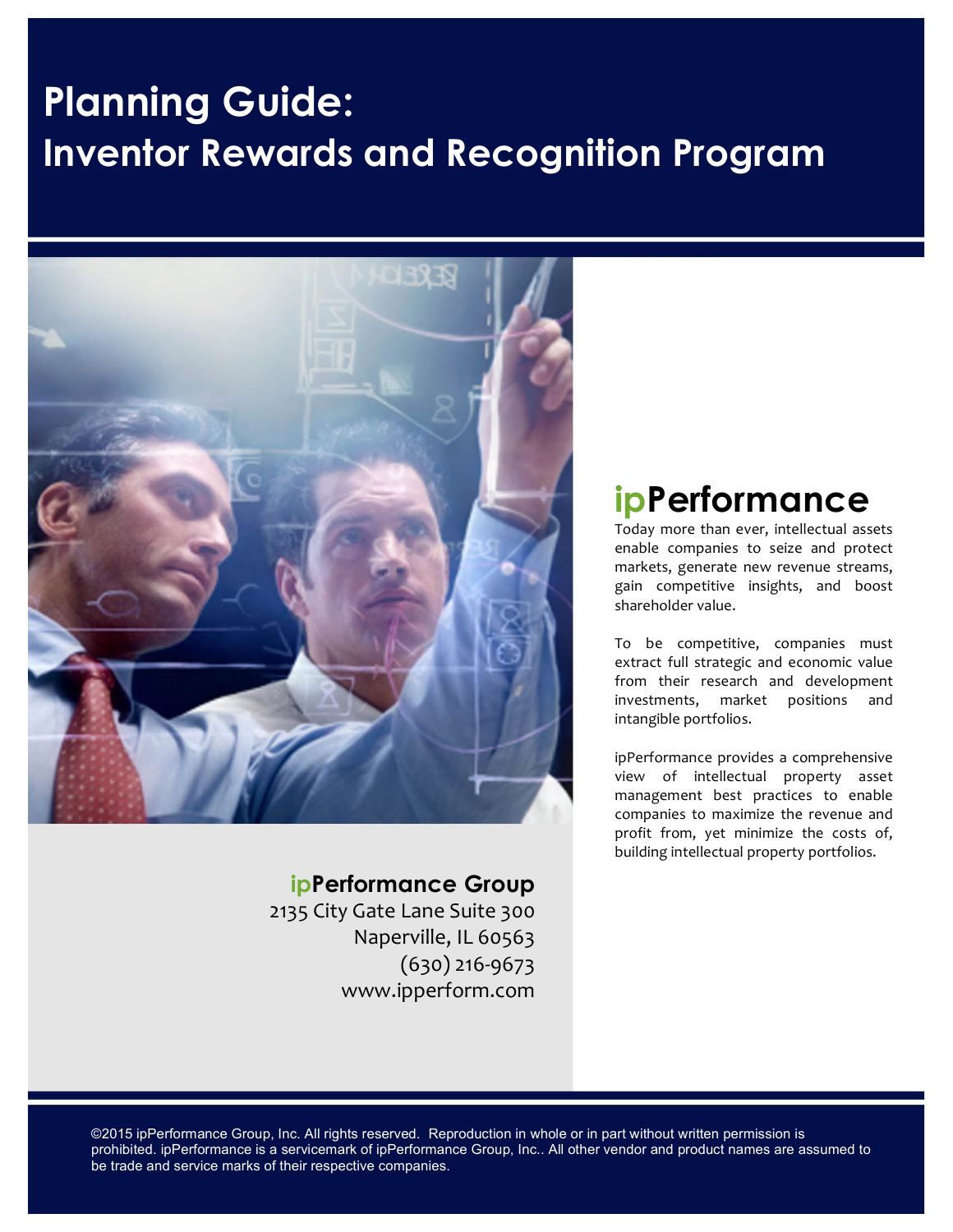## **Table of Contents**

| $\label{prop:1} \begin{minipage}[c]{0.9\linewidth} \textbf{Introduction} \textbf{} \textbf{} \textbf{} \textbf{} \textbf{} \textbf{} \textbf{} \textbf{} \textbf{} \textbf{} \textbf{} \textbf{} \textbf{} \textbf{} \textbf{} \textbf{} \textbf{} \textbf{} \textbf{} \textbf{} \textbf{} \textbf{} \textbf{} \textbf{} \textbf{} \textbf{} \textbf{} \textbf{} \textbf{} \textbf{} \textbf{} \textbf{}$ |
|-----------------------------------------------------------------------------------------------------------------------------------------------------------------------------------------------------------------------------------------------------------------------------------------------------------------------------------------------------------------------------------------------------------|
|                                                                                                                                                                                                                                                                                                                                                                                                           |
|                                                                                                                                                                                                                                                                                                                                                                                                           |
|                                                                                                                                                                                                                                                                                                                                                                                                           |
|                                                                                                                                                                                                                                                                                                                                                                                                           |
|                                                                                                                                                                                                                                                                                                                                                                                                           |
|                                                                                                                                                                                                                                                                                                                                                                                                           |
|                                                                                                                                                                                                                                                                                                                                                                                                           |
|                                                                                                                                                                                                                                                                                                                                                                                                           |
|                                                                                                                                                                                                                                                                                                                                                                                                           |
|                                                                                                                                                                                                                                                                                                                                                                                                           |
|                                                                                                                                                                                                                                                                                                                                                                                                           |
|                                                                                                                                                                                                                                                                                                                                                                                                           |
|                                                                                                                                                                                                                                                                                                                                                                                                           |
|                                                                                                                                                                                                                                                                                                                                                                                                           |
|                                                                                                                                                                                                                                                                                                                                                                                                           |
|                                                                                                                                                                                                                                                                                                                                                                                                           |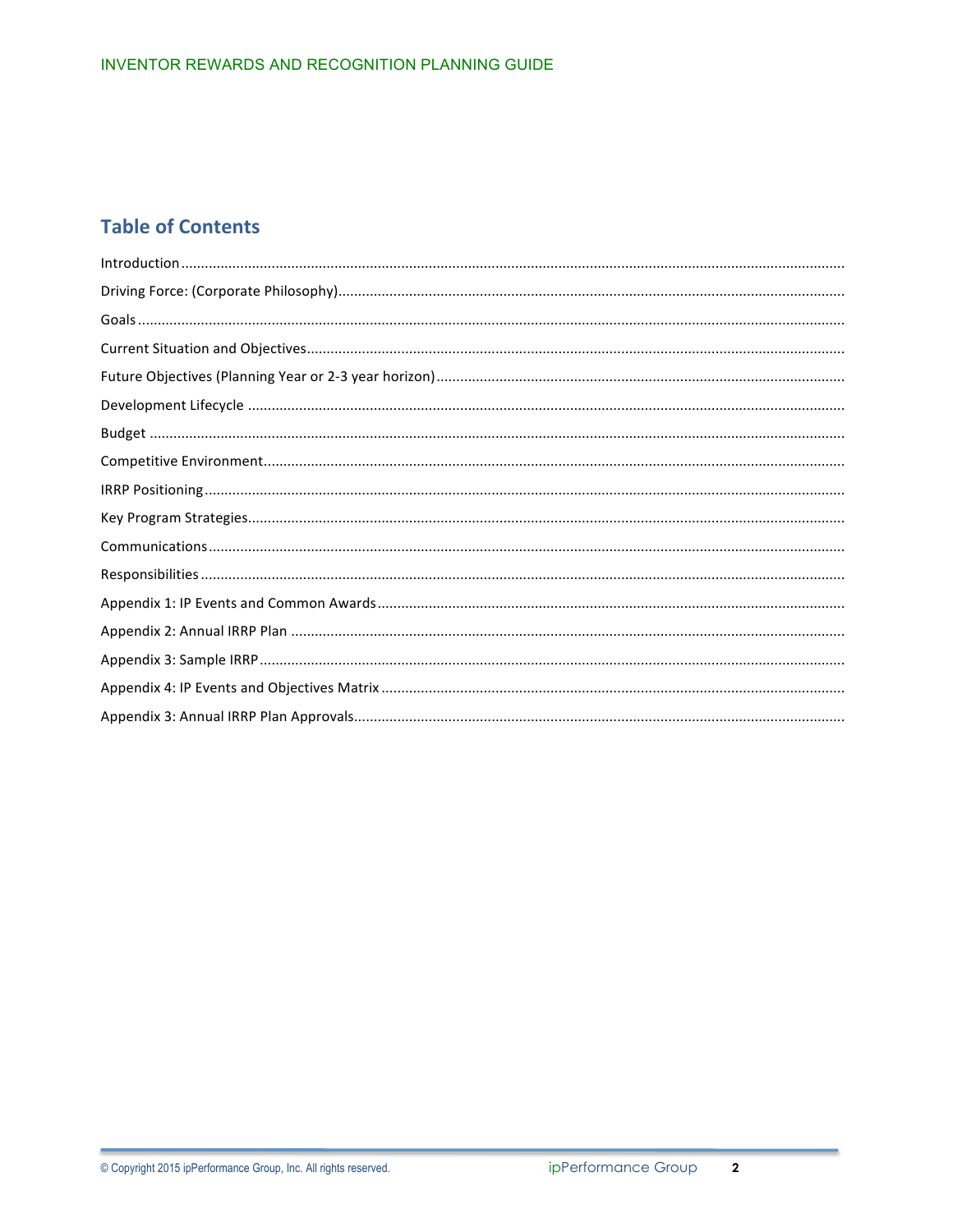#### **Inventor Rewards and Recognition Program Planning**

#### **Introduction**

ipPerformance Group's best practices benchmark studies have indicated that strong organic growth is a common business goal and intellectual property (IP) is a key enabler in this quest, as it is often a vital component in sustaining the fruits of innovation and facilitation of new market opportunities.

The *Corporate Inventor Rewards and Recognition Program Planning (IRRP)* tool is designed to help you develop an inventor incentive scheme that inspires inventors and enables the business to achieve innovation and intellectual property goals and objectives.

This workbook has been prepared by ipPerformance Group to assist corporations in the preparation of inventor rewards and recognition plans for both internal management and inventor motivation purposes.

The workbook should be considered a guide in developing your plan. It has questions to assist in the collection of information useful in preparing your plan. It is designed to assist you in exploring the foundations of your inventor incentives, its present needs and opportunities, and the requirements for writing your IRRP plan.

As you go through this workbook, you will answer questions about many aspects of your business. Many of the questions are designed to stimulate your thinking and increase your understanding of the planning process. The questions may also be used to collect information from your planners or management team; consider having each one respond to certain sections or chapters in the workbook and compare the perspectives.

Your plan, however, is not the sum of these questions; it is the final written product that results from the conclusions you draw while going through the workbook. Once you have completed the workbook, you will have information to help you prepare your written IP IRRP plan in the format outlined in Appendix.

Contact ipPerformance if you would like to discuss the guide.